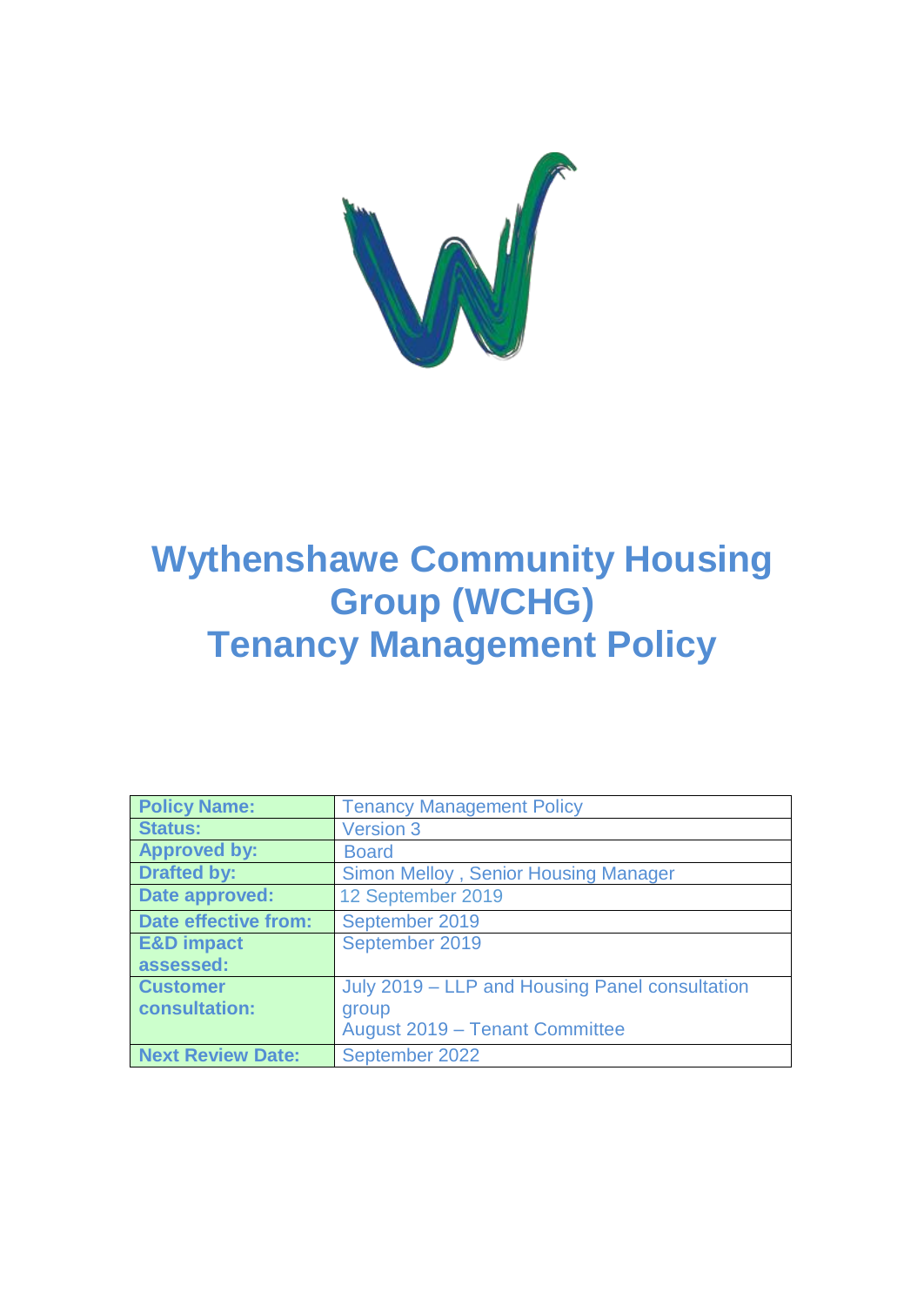# 1. **Introduction**

- 1.1 The following policy establishes the framework for managing and monitoring tenancies at Wythenshawe Community Housing Group (WCHG). It will set out the legal obligations that influence how we will respond to and deal with tenancy management issues.
- 1.2 This policy relates to the following types of Tenancy Agreement:

# **Assured Shorthold** (Starter Tenancies)

This will be used for the vast majority of new customers. The Starter Tenancy will run for the first 12 months, providing there have been no serious breaches of the agreement, it will expire on the anniversary date, and will automatically convert to an Assured Non-Shorthold Tenancy Agreement. During the Starter Tenancy period, customers will not have the same rights as Assured Non-Shorthold Tenants.

# **Assured Non-Shorthold**

This tenancy agreement will be used for new tenants to WCHG who have completed their 12-month Starter Tenancy period; this tenancy agreement allows the customer the Right to Acquire and the Right to Exchange.

# **Assured Non-Shorthold** (Preserved Rights)

This is used for WCHG tenants who were tenants prior to the stock transfer, or for tenants transferring into WCHG properties who have the Right to Buy under their existing tenancy agreement. It grants them very similar rights to the Secure Tenancy with the council, and preserves their Right to Buy.

#### **2. Scope**

 2.1 This policy will apply to all WCHG tenants granted the above tenancy agreements and will cover starter tenancies, successions, abandoned tenancies, unauthorised occupiers, subletting, access arrangements, property condition, mutual exchanges, decants, tenancy fraud and ending a tenancy.

#### **3. Policy Statement**

- 3.1 WCHG Group has a number of statutory and regulatory obligations that it must carry out as a registered provider of social housing.
- 3.2 WCHG also has a responsibility to its tenants and the wider community to recognise that whilst the vast majority of residents are committed to the area in which they live. A disproportionately small number of people fail to maintain their tenancy to an acceptable standard that can detract from our objective to provide sustainable communities where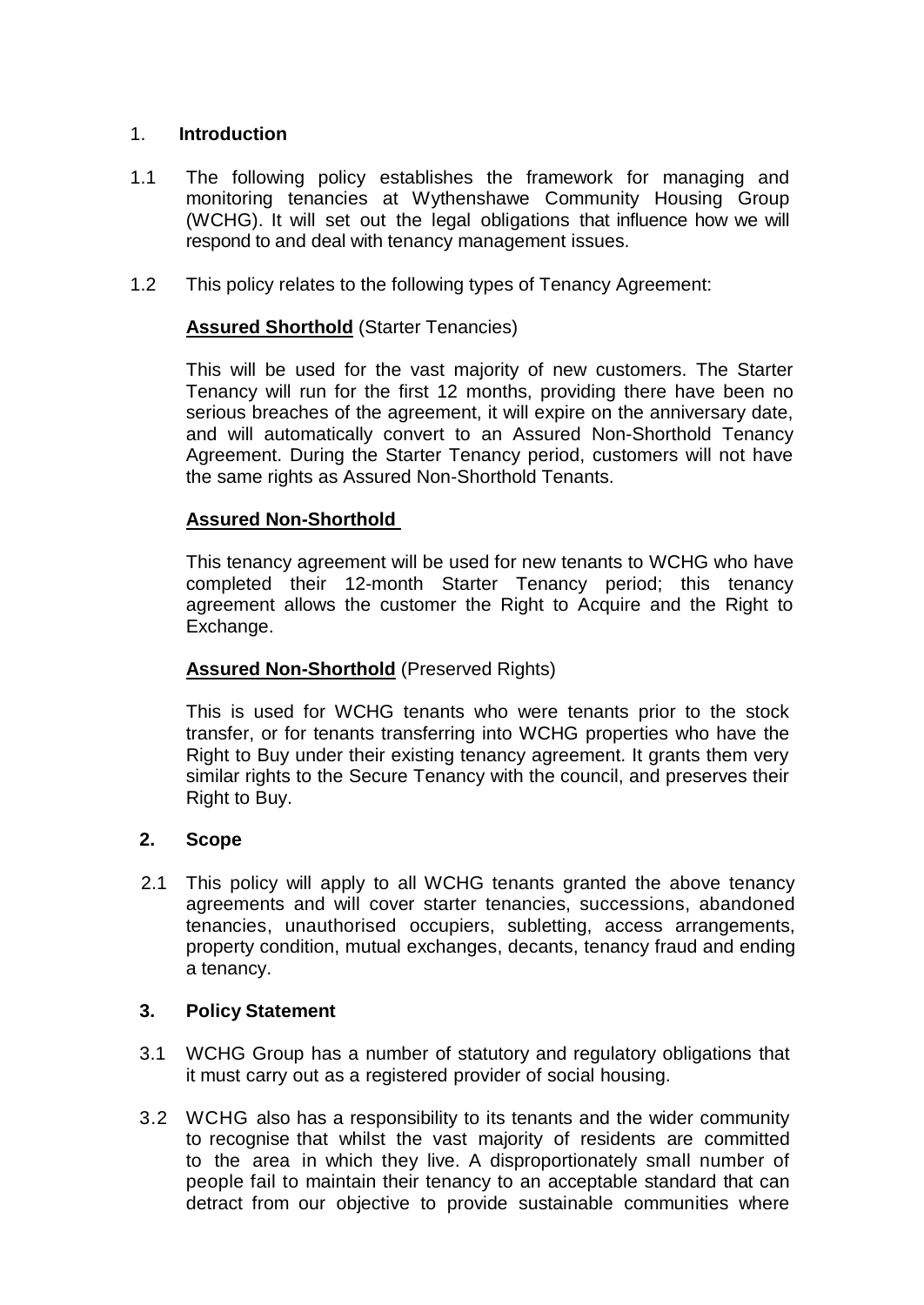customers want to live and work.

- 3.3 WCHG will follow the law as set out in the Statutory and Legislative Framework in Section 10, and will adhere to the grounds and conditions set within the tenancy agreement(s) as varied from time to time.
- 3.4 The key objectives of the Tenancy Management Policy are:
	- To set out how tenancies will be managed across WCHG
	- To ensure that tenancies are managed legally and without prejudice to tenants, to offer advice and support to customers and guidance to officers when making decisions
	- To outline WCHGs statutory and regulatory responsibility in dealing with tenancy management
	- To support and complement WCHG's overall approach to the reduction of anti-social behaviour in our communities
	- To support tenancy sustainability through regular support during the early stages of a tenancy
	- To achieve sustainable communities and be part of a balanced approach to increasing community confidence
	- To work with the local authority and other partners to meet customer priorities across our communities
	- To work with Manchester City Council and other partners in tackling tenancy fraud
	- 3.5 WCHG is committed to monitoring and evaluating the effectiveness of the use of a Tenancy Management Policy and will continually review and adopt best practice where appropriate.

# **4. Policy**

- 4.1 The Tenancy Management Policy covers the following areas
	- Starter tenancies
	- Successions
	- Abandoned properties
	- Unauthorised occupiers
	- No access
	- Property condition
	- Mutual exchanges
	- Sub-Letting
	- Decants
	- Tenancy fraud
	- Ending a tenancy

#### **5. Starter Tenancies**

5.1 All new tenants to WCHG, excluding those transferring or completing a mutual exchange will be signed to a Starter Tenancy, which will be granted for a twelve month period during which the tenancy will be monitored at the two and nine month stage (or before this point if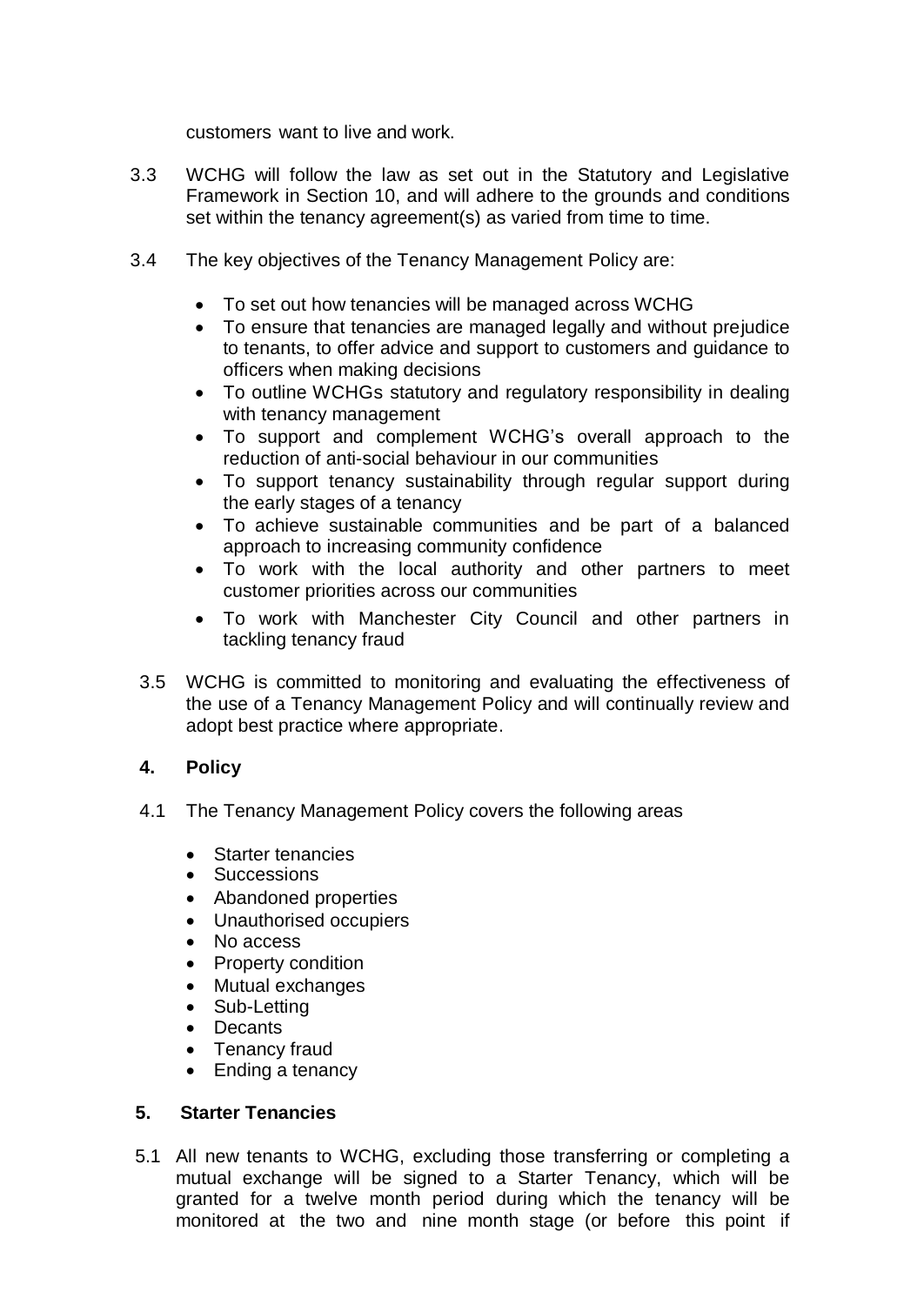appropriate). A decision will only be made as to whether the tenancy will convert to a full Assured Tenancy or will remain a Starter Tenancy after the 9-month review has been completed. The Starter Tenancy will normally convert to an Assured Tenancy if no action has been taken during the twelve-month period to terminate the tenancy.

#### **Conditions of the tenancy agreement**

The Assured Shorthold (Starter) Tenancy Agreement clearly sets out the rights and obligations of the Starter Tenant and details the grounds on which we can end the tenancy and gain possession.

Starter Tenants will not have the same rights in law as an Assured Tenant until the first twelve months of the tenancy have been successfully completed. Once the Starter Tenancy converts, the terms and conditions of tenancy are the same as the Assured Tenancy agreement.

The rights and responsibilities of Starter Tenants are detailed in the Assured Shorthold (Starter) Tenancy Agreements for Willow Park tenants and Parkway Green tenants. The notable exceptions from the Assured Tenancy Agreements are:

- There is no right to improve, exchange or acquire for Starter Tenants
- The Starter Tenancy can be terminated by serving a Section 21 Notice in cases where a tenant has breached their tenancy

#### **Options after Twelve Months**

The Starter Tenancy does not automatically convert to an Assured Tenancy after twelve months if any of the following apply before that date:

- Proceedings for possession have commenced against the tenant
- The Trust has served Notice that require possession under Section 21(4) of the Housing Act 1988
- The Trust has served a Notice under Section 8 of the Housing Act 1988
- The tenant has outstanding rent arrears or is in breach of the Starter Tenancy agreement

The Starter Tenancy can be extended for a period up to 6 months and the tenant must be informed of this in writing and advised that regular reviews of the tenancy will be completed.

The tenant will be offered support to maintain their tenancy to an acceptable standard.

A Senior Manager will be required to approve a recommendation to terminate a Starter Tenancy. The decision as to whether a Notice Requiring Possession (Section 21 Notice) will be served will be made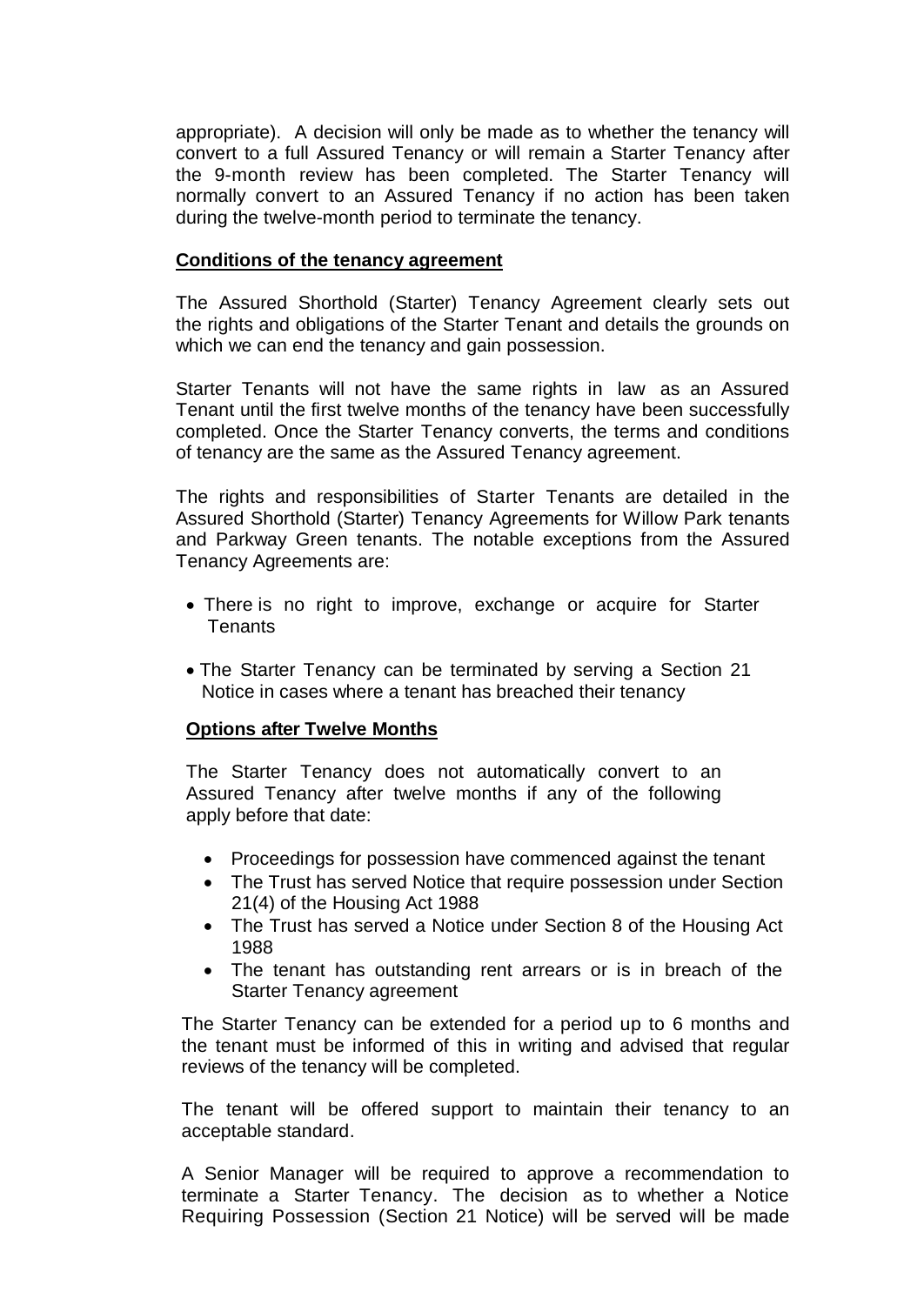considering all available evidence.

Under Article 8 of the Human Rights Convention, as applied to public sector landlords by the Human Rights Act 1998, everyone has a right to respect for their home. This is not an absolute right and therefore WCHG are entitled to seek possession or extend the Starter Tenancy period where we believe the action being taken is proportionate to the behaviour we are considering action against.

WCHG will ensure that the correct legal procedures are followed to ensure the Human Rights legislation is not breached.

#### **Starter Tenancy Appeals**

WCHG provides access to an appeals process for Starter Tenants wishing to appeal the decision to terminate their tenancy. Information on the appeals process will be provided at the initial sign up to the Starter Tenant and when the Section 21 Notice is served. Starter Tenants will have 14 days within which to appeal in writing following service of the Notice and where an appeal fails, possession action will be continued.

If the Starter Tenant does not leave the property on or before the expiry of the 56-day notice period, WCHG will apply to the County Court for possession of the property. No grounds for possession need to be proved as the end of a Starter (Assured Shorthold) tenancy is a mandatory ground in itself. Where the tenant does not abide by the terms of the Notice or court order for possession, WCHG will apply to court for a warrant to gain possession.

#### **6 Succession**

6.1 Succession describes the situation when a tenant dies and another person applies to take over the tenancy of the property. The succession policy will ensure that the legal and regulatory conditions are applied regarding succession to a tenancy and that the conditions of the tenancy agreement are taken in to account.

The statutory right for succession for Assured Tenants is limited to one right of succession to a partner or spouse of the tenant or a qualifying member of their family. Under both the Housing Act 1985 and the Housing Act 1988, where a joint tenant becomes a sole tenant following the death of the other joint tenant, he or she is a treated as a successor and no further statutory succession is possible. This is also known as survivorship.

As WCHG uses Assured and Assured Shorthold (Starter) Tenancy agreements, the rule of one succession per tenancy will apply.

#### **Succession Definitions and the Law**

A succession is where a qualifying person takes over the tenancy on the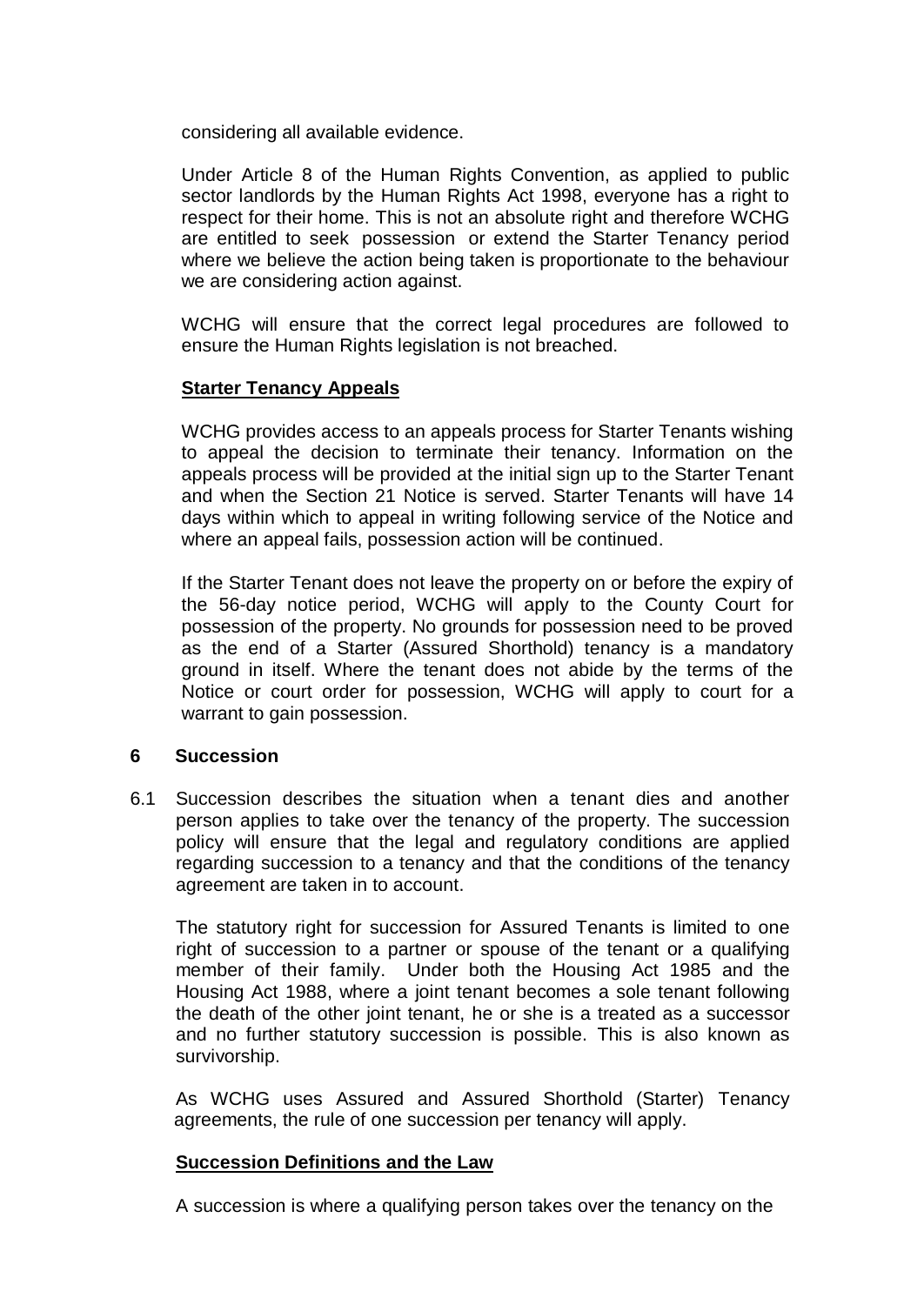death of an existing tenant including their tenancy agreement and terms and obligations of tenancy.

# **Only one succession is permitted per tenancy by law.**

The tenancy agreement sets out those eligible to succeed a tenancy who have lived at the address with the tenant for a minimum of six months prior to their death and this includes.

- A spouse or cohabiting partner, including same sex partners
- Parents or grandparents
- Child or grandchild
- Brother or sister
- Uncle, aunt, nephew or niece

Step-relations, half-relations and in-laws are also included but not foster children, cousins or friends.

If there is more than one member of the tenant's family and/or partner qualified to succeed under the above terms they should agree which of them shall claim the benefit. If more than one claim is received and the family cannot reach an agreement, WCHG will decide who the tenancy should pass to.

# **Succession Conditions that must be met**

Any person applying to succeed to a tenancy must be able to demonstrate all of the following:

- They occupied the property as their only or principal home
- They lived with the tenant for the period of time stipulated in the tenancy agreement (this will be 6 months on original tenancy agreements and 12 months on agreements after November 2015.
- They notify WCHG in writing of their claim to succeed within six months of the death of the tenant

WCHG will investigate all claims and applications for succession and ask the applicant to provide evidence to support their claim.

#### **Succession Decisions**

All succession applications will be considered by a Housing Manager, who will reach one of the following decisions:

- To grant the succession to the applicant at that property
- That the applicant does not have the right to succeed
- That the property is suitable for the needs of the applicant with a legal right to succeed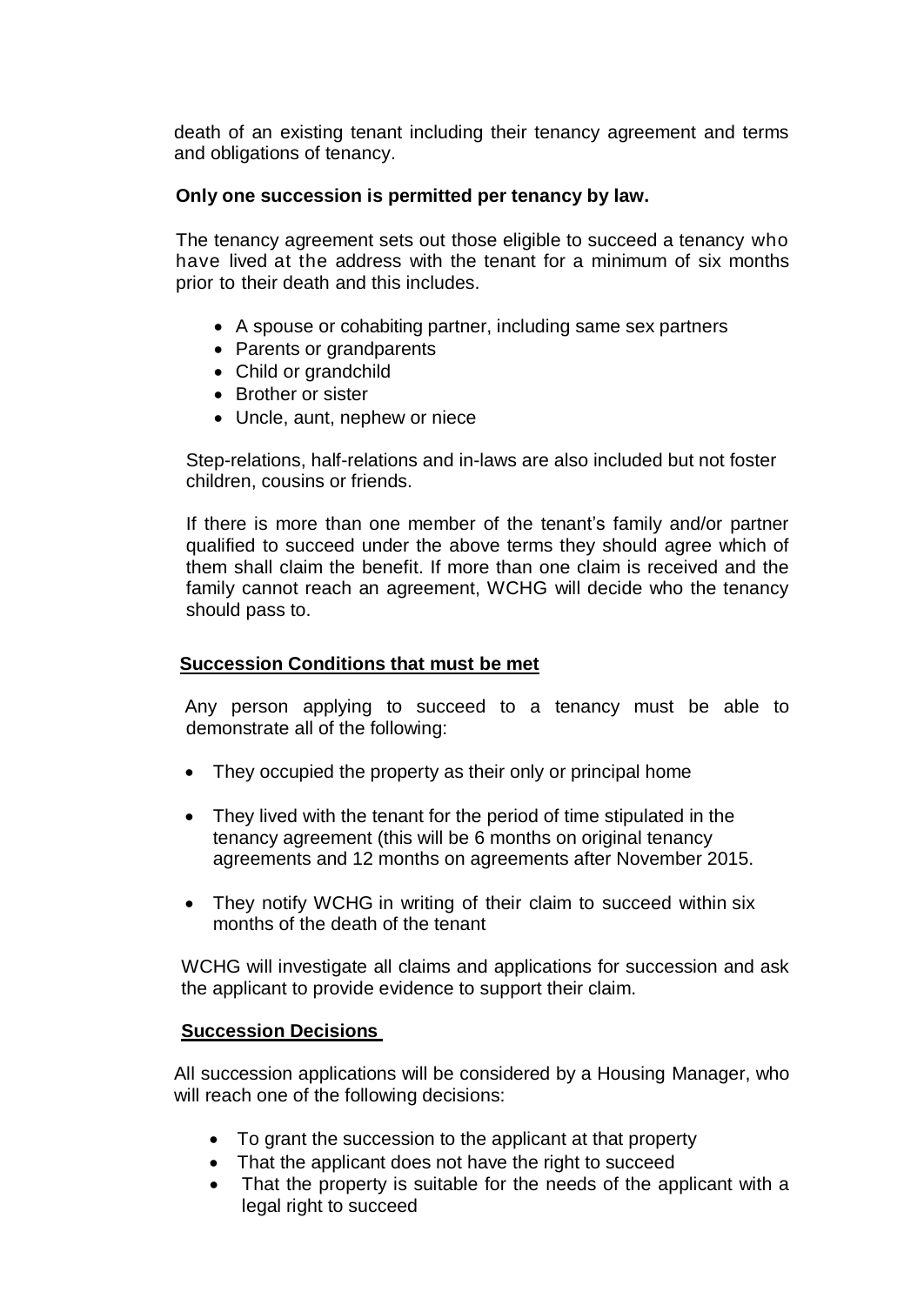If WCHG is satisfied that the applicant has the legal right to succeed then arrangements will be made to transfer the tenancy to the successor. This will involve assigning the tenancy to the successor and making arrangements for the payment of the rent and any debt.

Decisions may vary depending on the conditions of the tenancy agreement.

If WCHG is not satisfied that there is a right of succession they may end the tenancy using Ground 7, Schedule 2 of the Housing Act 1988 (as amended by the Housing Act 1996).

#### **Special Succession Rights**

If the Group is satisfied that the applicant would have a right of succession but there has already been one succession, then it may make the decision to award special succession rights.

The original tenancy will be ended and WCHG will enter into a new tenancy with such person either of the property, or at WCHG's discretion, of another property that WCHG considers to be more suitable.

The successor to the tenancy will be liable for rent as from the date of the death of the tenant. In practice, this will be from the first Monday following the death of the tenant.

Any decision about a special succession application will be made by a Senior Manager. Priority will be awarded on a case by case basis and we may in some circumstances offer a direct let, in accordance with the Allocations Policy.

#### **Inheriting a tenancy**

An assured tenancy can be inherited on the death of the tenant, either through the rules of intestacy or under a will. The inheritor must occupy the property as their only or principal home and it will remain an assured tenancy.

If the person who has inherited the tenancy does not have a right to succeed to the tenancy we may take legal action to repossess the property using the mandatory Ground 7 for possession as set out in schedule 2 of the Housing Act 1988.

#### **7. Abandoned Tenancies**

7.1 WCHG will ensure that abandoned properties across our neighbourhoods and communities will be identified and dealt with promptly and efficiently and within the guidelines of relevant legislation to minimise the number of empty properties and rent loss across the housing stock.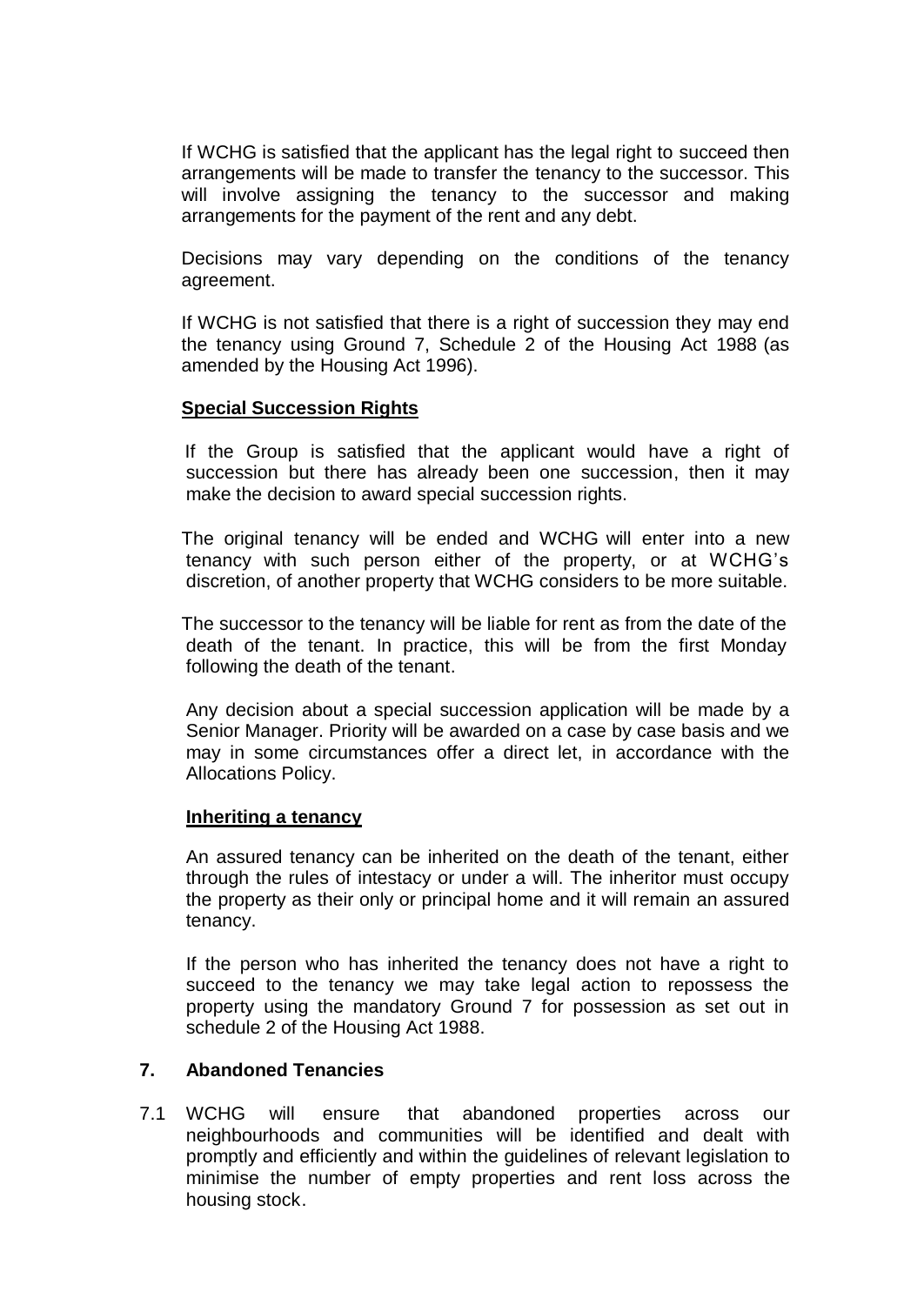- 7.2 The objective is to regain possession of any property suspected of being abandoned as soon as possible, to ensure a property is not left vulnerable to unauthorised occupiers or damaged because of abandonment. We will also work with partners and the relevant local authorities to inform them of suspected abandoned properties that are not WCHG properties.
- 7.3 WCHG will investigate all reports or all suspected cases of abandonment. Each case will be considered on its own merits and legal action to repossess the property may commence after a full investigation has been carried out. An investigation report will be completed by the Tenancy Management Coordinator.
- 7.4 WCHG is aware that tenants may be absent from their homes for a variety of reasons including hospitalisation, imprisonment, holidays or work and will consider these reasons while investigating. All attempts will be made to make contact with the tenant or family members and last known or 'care of' addresses will be approached. Where appropriate, WCHG will accept an implied surrender of tenancy if the property has clearly been abandoned with no signs of occupation at all.
- 7.5 If WCHG is satisfied that the tenant has left the property permanently and has therefore surrendered their tenancy by default, WCHG can end the tenancy giving four weeks (28 days) notice, by serving a Notice to Quit and at the same time a Notice of Seeking Possession on the grounds of non-occupation (Ground 12). Each Notice should be served without prejudice to the other and read as follows:

"Without prejudice to the Notice of Seeking Possession dated……and served ……"; and without prejudice to the Notice to Quit dated….and served…."

- 7.6 These cases will be authorised by a Housing Manager, who will consider the Investigation Report and checklist completed by the Tenancy Management Co-ordinator.
- 7.7 In some cases, particularly where the property is deemed to be insecure or in a vulnerable area and it is evident that the tenant has no intention to return, it may not be appropriate to wait for the Notice to Quit to expire before taking action. The circumstances of each case must be carefully considered and approval obtained from a Housing Manager before the decision is made to change the locks and secure the property.
- 7.8 In normal circumstances, provided that no one is occupying the property when the Notice to Quit expires and there has been no contact form the tenant, WCHG can repossess the property without a Court Order (Section 81 Housing Act 1985, Section 1 (1)(b) Housing Act 1988, Section124 Housing Act 1996).

#### **8. Unauthorised Occupiers**

8.1 If we suspect that a property is subject to unauthorised occupation we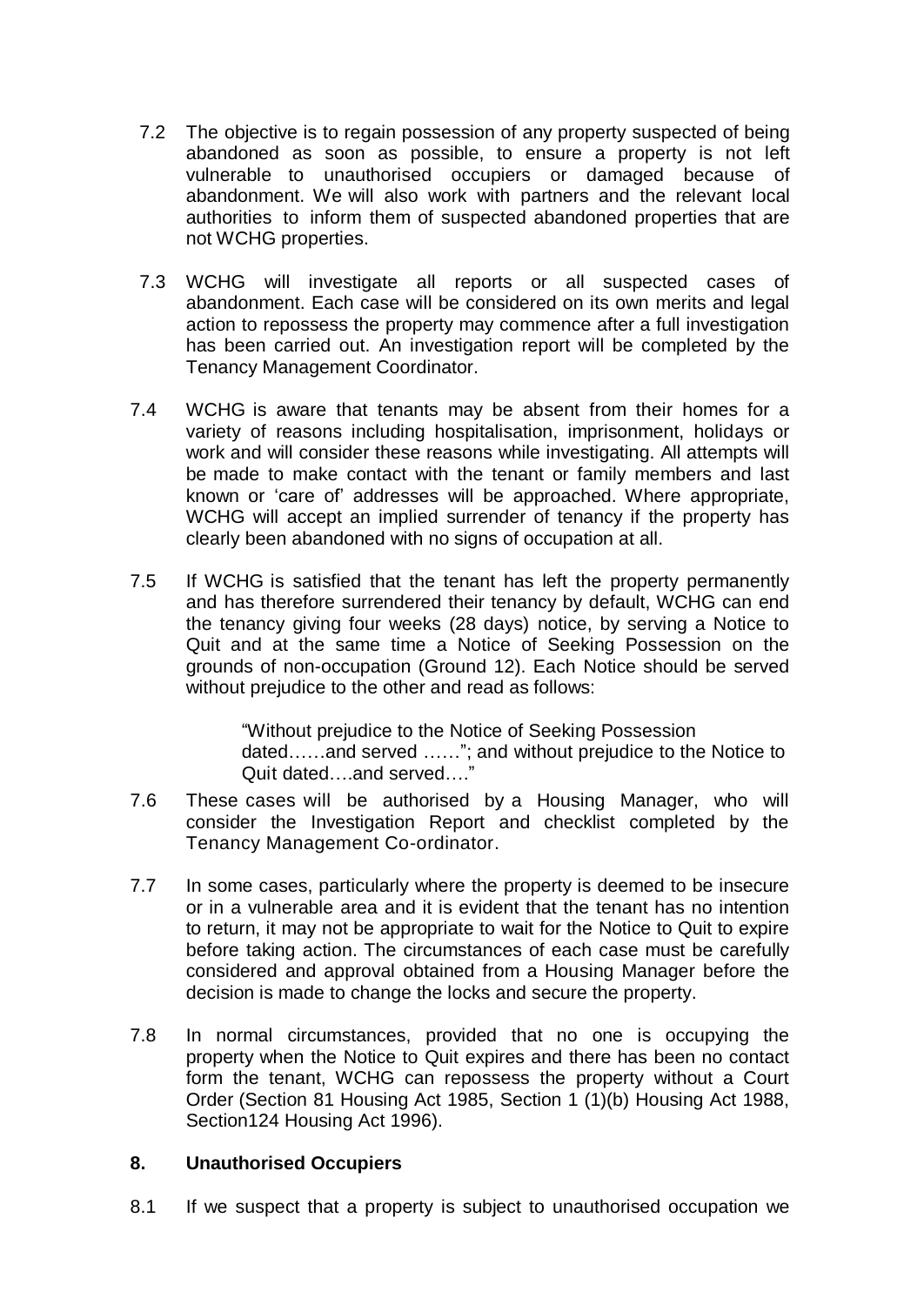must first ensure that we follow the procedure for the tenancy breach. Before we take proceedings we have to prove that the original tenancy has come to and. This could be done by the original tenant surrendering the tenancy, by a possession order from the court or by serving a Notice to Quit on the tenant if they are no longer living at the property.

- 8.2 WCHG will the need to ascertain whether the occupier who remains in the property has a legal right to the tenancy. This can only be by way of succession rights on the death of the tenant or to a family member who would have had the right to succeed had the tenant died.
- 8.3 Whilst we investigate the status of the occupier, the tenancy will be legally ended and no rent payments will be taken. The occupier will sign a Use and Occupation agreement and a charge of Mesne Profits will be made during the period whilst the outcome is being determined.

#### **9. Property condition**

- 9.1 WCHG expects that tenants will maintain their properties in a reasonable condition at all times in accordance with their tenancy agreement and this includes:
	- Keeping the interior of the home clean and in a good state of decoration
	- Keeping and maintain gardens, trees, lawn and hedges in a neat and tidy condition
	- Making good any damage caused to fixtures and fittings or structure of the property by a member of the household or a visitor to the home.
	- Reporting to WCHG promptly, any disrepair or defect for which WCHG is responsible.
- 9.2 Where cases are highlighted through a routine visit, tenancy audit or referral from partner/external agencies, we will investigate to establish possible support needs.
- 9.3 If no support needs are identified, the tenant will be advised what action may result if requests to tidy up the property are not followed. Ultimately, we may consider taking enforcement action if the tenant continues to allow the property to deteriorate.

#### **10. Access to WCHG properties**

- 10.1 WCHG's tenancy conditions require a tenant to give WCHG access if appropriate written notice of this request has been given. Access will normally be requested for carrying out gas safety checks, electrical checks, routine property inspections, cyclical works and tenancy audits
- 10.2 WCHG will normally give at least 24-hour notice when it requires access unless it believes entry is necessary because of emergency or health and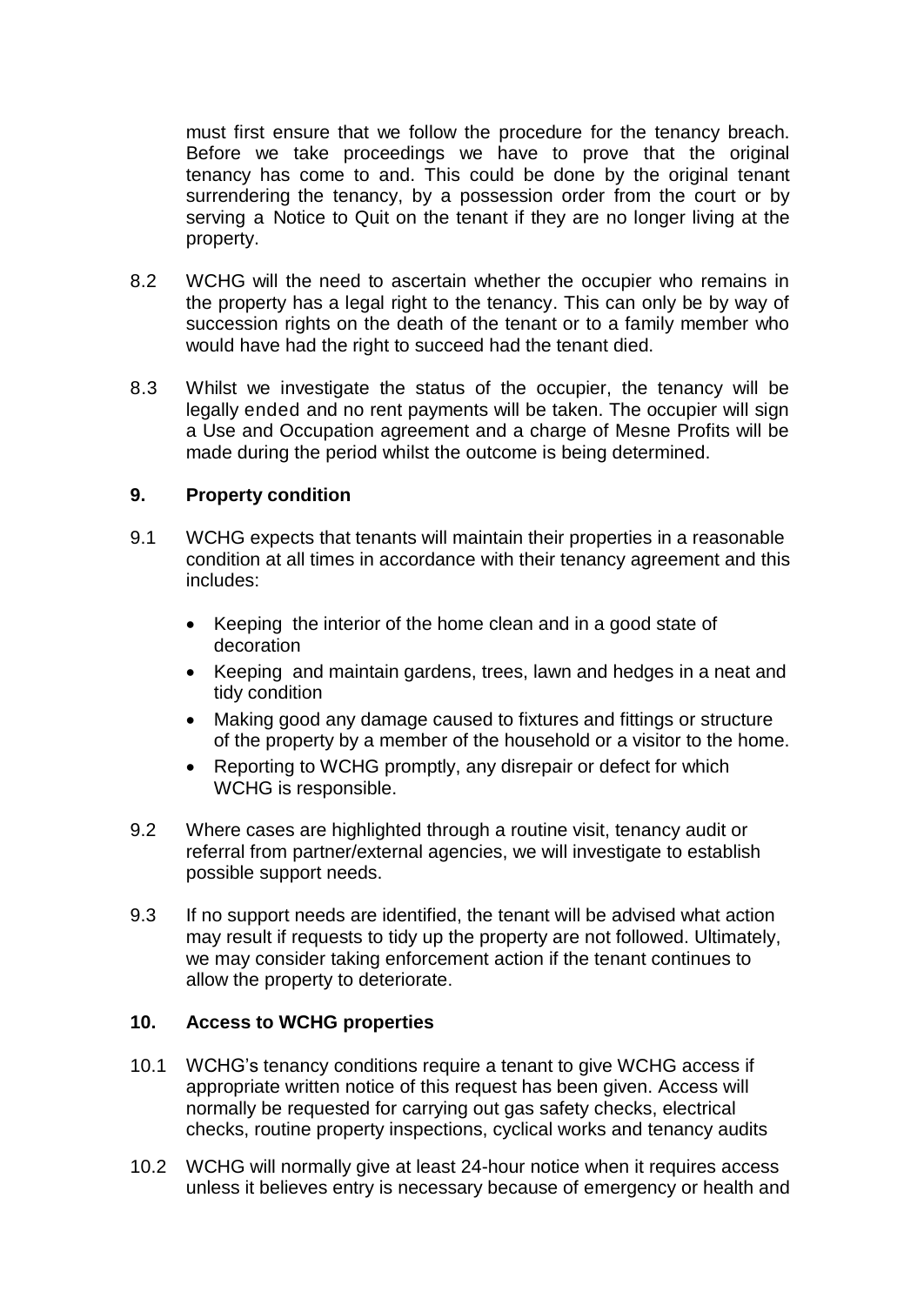safety issues such as a water or gas leaks or where access has not been given to allow for access to service gas appliances.

10.3 If written notice has been given and WCHG are still unable to access to the property we will take appropriate action, which may include applying to the County Court for access.

#### **11. Mutual Exchange**

- 11.1 A Mutual Exchange is an exchange of tenancies and therefore properties between tenants of a social landlord. WCHG recognises that the right to exchange for many tenants is an important means to them finding more suitable accommodation for their changing needs. WCHG also promotes the use of mutual exchanges to encourage tenant mobility, address under occupation or overcrowding and to create sustainable communities. This applies to all Assured Tenants of the Group
- 11.2 The Group will seek to encourage and promote mutual exchanges as an option for tenants who are under occupying their current property and/or are affected by welfare reform and the under occupation charge
- 11.3 WCHG is a member of Homeswapper, a website for social housing tenants who are looking for a mutual exchange. WCHG subscribes to Homeswapper and allows all tenants to access this service free of charge and enable them to find suitable matches.

#### **Legal framework**

The Housing Act 1985 stipulates that the consent of all landlords involved must be obtained before any exchange takes place.

The right to exchange for secure tenants is governed by Section 92 of the Housing Act 1985 and Housing Act 1989.

All applications must be dealt with within 42 days, starting from the receipt of the mutual exchange application form. WCHG loses the legal right to withhold consent if the application is not dealt with in that timeframe.

#### **Grounds for refusal**

WCHG can only refuse a mutual exchange under the following circumstances (which is set out in Housing Law)

- One or both of the parties applying for the mutual exchange do not have a clear rent account and Notice has been served
- The tenants moving in would be under occupying or overcrowding the property. Where under occupation arises, each case will be individually assessed and the level of under occupancy reviewed in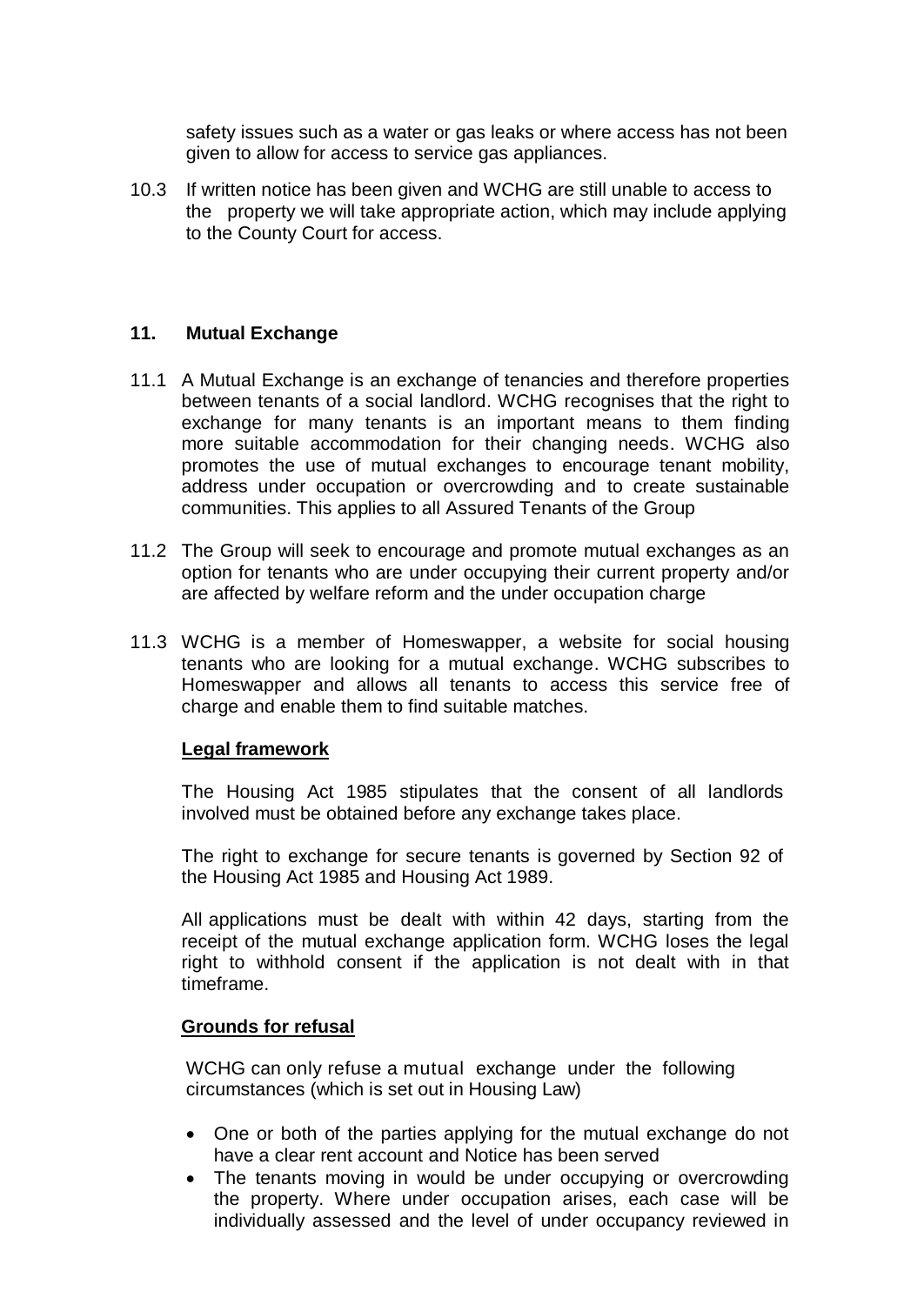line with a financial assessment.

- The property is specifically designed accommodation for example, older persons, disable adapted and extra care
- There is a current possession order in place or WCHG has commenced proceedings to end the tenancy by service of a Notice Seeking Possession

#### **12. Sub-Letting**

- 12.1 Assured tenants have the legal right to take in a lodger or sub-let part of their home with written consent from WCHG. They cannot sub-let the whole home or pass it on to someone else. In accordance with section 5.1 of the Assured Tenancy agreement, WCHG will review the details of the request but permission will not be unreasonably withheld.
- 12.2 Those on an Assured Shorthold (Starter) Tenancy do not have the right to take in a lodger or sub-let part of their home.
- 12.3 If there is information that a tenant has sub-let part or the entire home without permission, WCHG will investigate and decide whether to allow retrospective permission where it is part sub-let or take further action if it is the whole property which may include possession proceedings

#### **13. Tenancy Fraud**

- 13.1 WCHG is committed to tackling tenancy fraud, and will work closely with Manchester City Council's, Compliance Team, in the detection and prevention of fraud.
- 13.2 Tenancy Fraud can take various forms including:
	- Attempting to obtain a tenancy by deception.
	- Unlawfully sub-letting a property
	- Housing Benefit fraud
	- Right to Buy fraud
- 13.3 WCHG will carry out tenancy audits to verify household details to confirm that the right people are occupying our properties and relevant staff will receive training in the detection and prevention of fraud.
- 13.4 Where appropriate, WCHG will make use of the Prevention of Social Housing Fraud Act 2013 to instigate criminal proceedings via Manchester City Council.

#### **14. Decants**

14.1 From time to time, it may be necessary to decant (move) tenants from their current property on a temporary basis. Properties may require decanting for a number of reasons. WCHG will decant properties if necessary in situations where: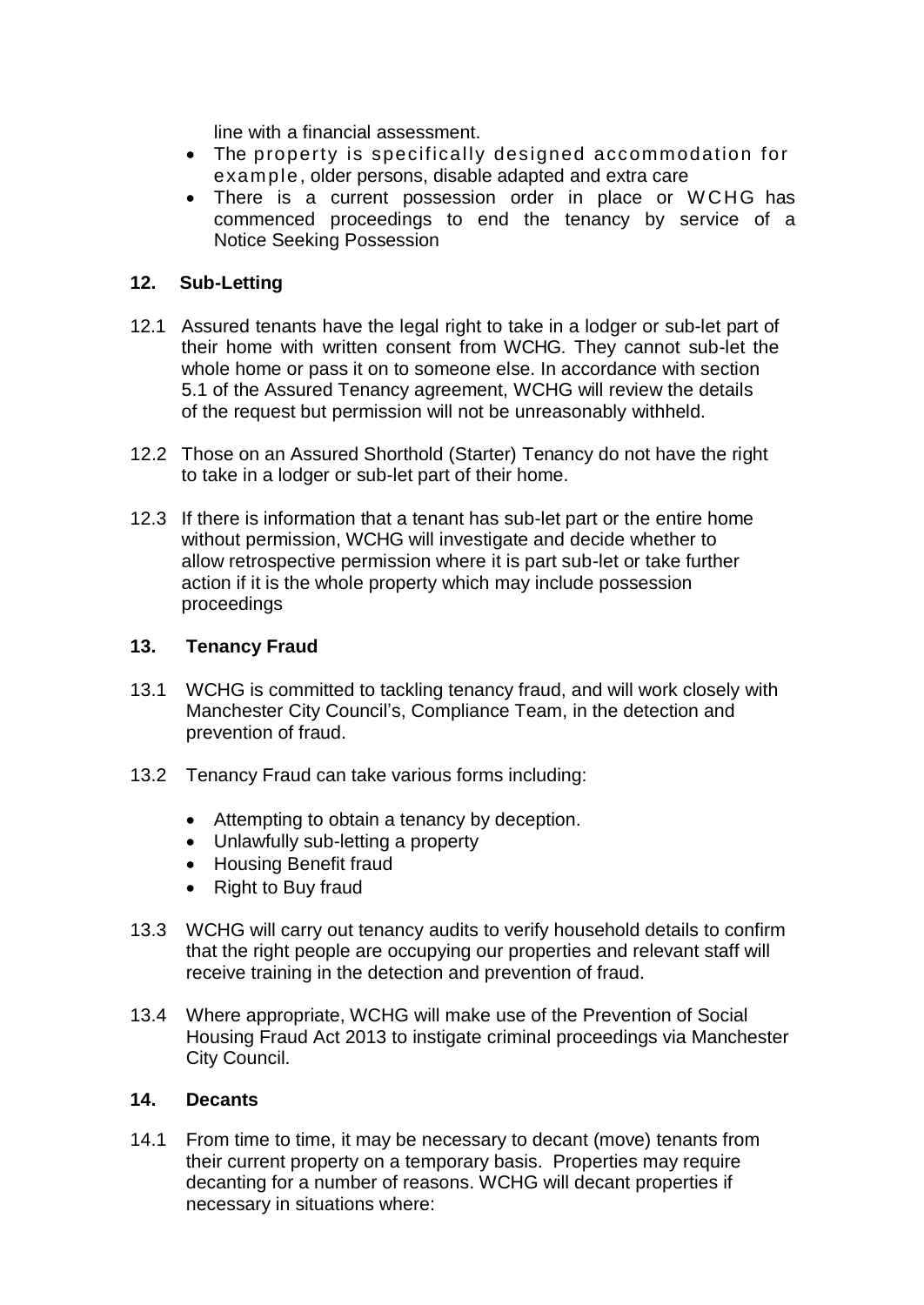- A building is unsafe or hazardous
- Work is required to a building that may be harmful to occupants e.g. chemical work or large scale removal of asbestos
- Gas/ electricity/ or water will not be available for a prolonged period of time
- The building is due for large-scale improvements or major repairs.
- 14.2 WCHG will aim to:
	- Decant residents only where it is necessary
	- Minimise disruption to residents through support, effective communication, and minimising the length of any temporary decant.
	- Support tenants who are to be decanted by assisting with their move e.g. removal of possessions; disconnection of white goods e.g. cooker, washing machine and removal/refit of carpets if this is necessary.

# **15. Ending a Tenancy**

- 15.1 The details of how a tenant can surrender their tenancy are set out in the Tenancy Agreement.
- 15.2 Generally, 4 weeks' written notice from the tenant is required, although WCHG may waive or reduce this requirement at its discretion, provided all other conditions relating to the termination have been met
- 15.3 Joint tenancies can be ended by either tenant. Where one tenant wishes to end a joint tenancy, WCHG will check the circumstances and ensure as far as possible that the other tenant is aware of and in agreement.

# **14. Appeals**

- 14.1 Tenants and customers can appeal decisions in respect of tenancy decisions and applications for succession, mutual exchanges, the serving of a Notice Requiring Possession (Section 21 Notice) and the extending of a Starter Tenancy by writing to the Senior Housing Manager.
- 14.2 Where a tenant or customer is dissatisfied with the way in which a case has been investigated or about WCHGs administrative processes they will have the right to complain through WCHG's Complaints, Comments and Compliments policy.

# **15. Statutory & Legislative Framework**

- Housing Act 1985
- Housing Act 1988
- Housing Act 1996
- Human Rights Act 1998
- Protection from Eviction Act 1977
- Torts (Interference of Goods Act) 1977